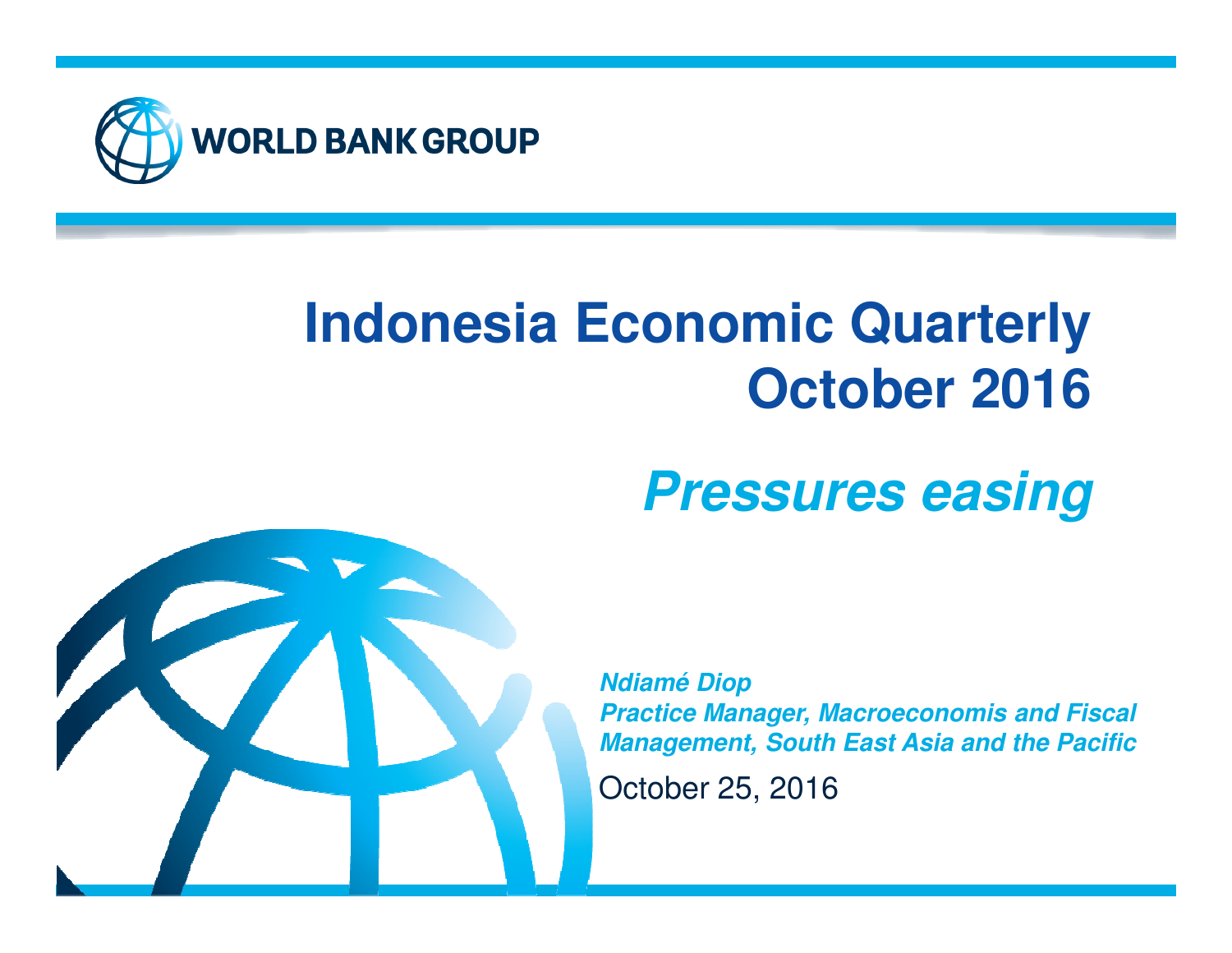# **Key takeaways**

#### **Macroeconomic pressures easing**

- Thanks to good macro-fiscal management, short-■ term macro pressures, in particular fiscal risks and inflation, have eased. This should support growth:
	- Low inflation and stable Rupiah => monetary policy easing
	- **Greater policy predictability**
	- Allows policymakers to focus more on structural reforms

### **Fiscal spending reforms key to inclusive growth**

- Efficient and effective spending of public resources critical to strengthening human capital and reducing poverty and inequality. It requires:
	- Spending resources in the right areas & right
	- $\blacksquare$  Better fiscal allocation across programs within sectors (social assistance, agriculture, education)
	- $\blacksquare$  Public spending in rural water and sanitation provides an example: smart spending has borne results

### **Recent fiscal reforms are lowering poverty and inequality**

**WORLD BANK GROUP** 

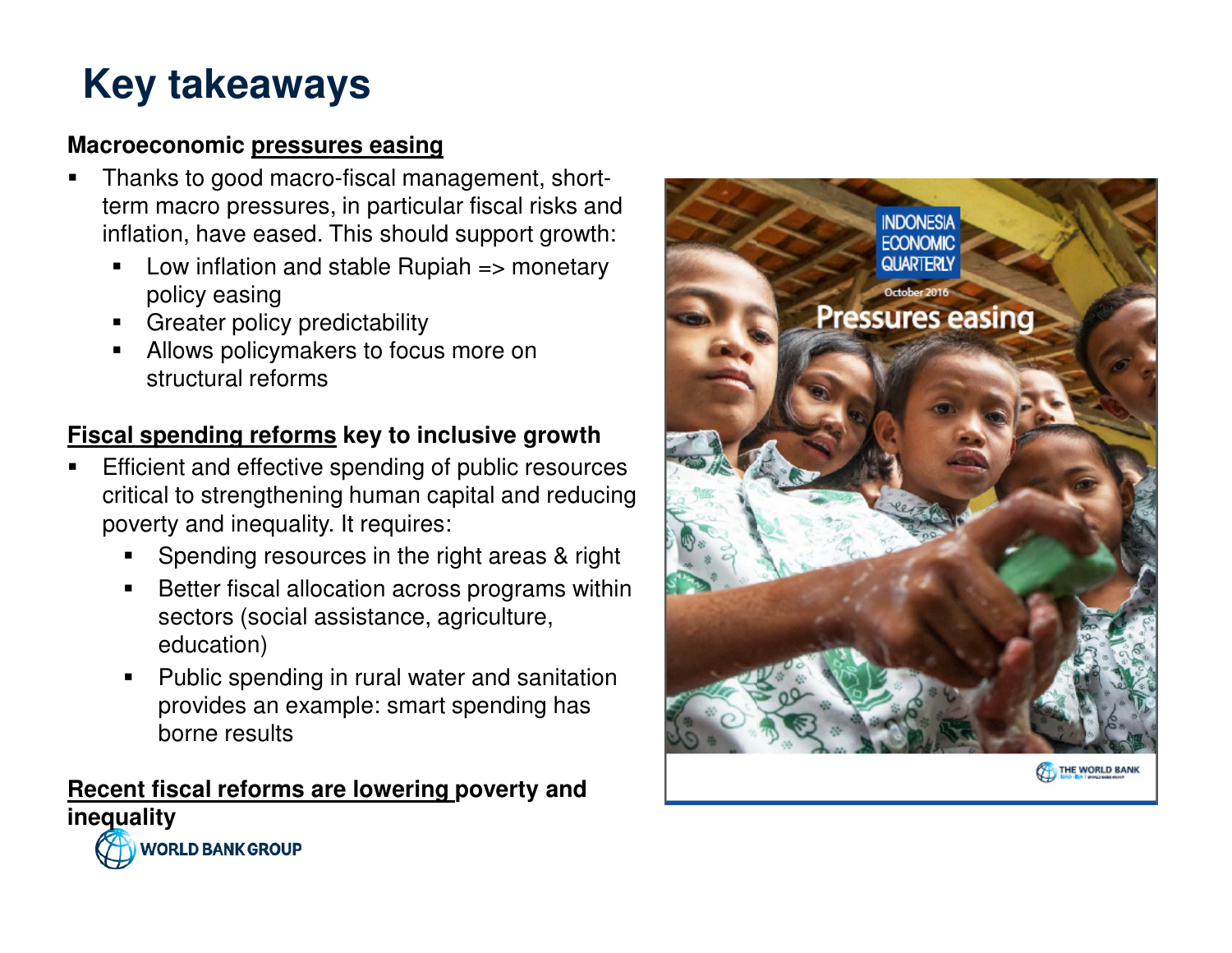## **Macroeconomic pressures easing**

### **Fiscal spending reforms and inclusive growth**

## **Fiscal policy and welfare**

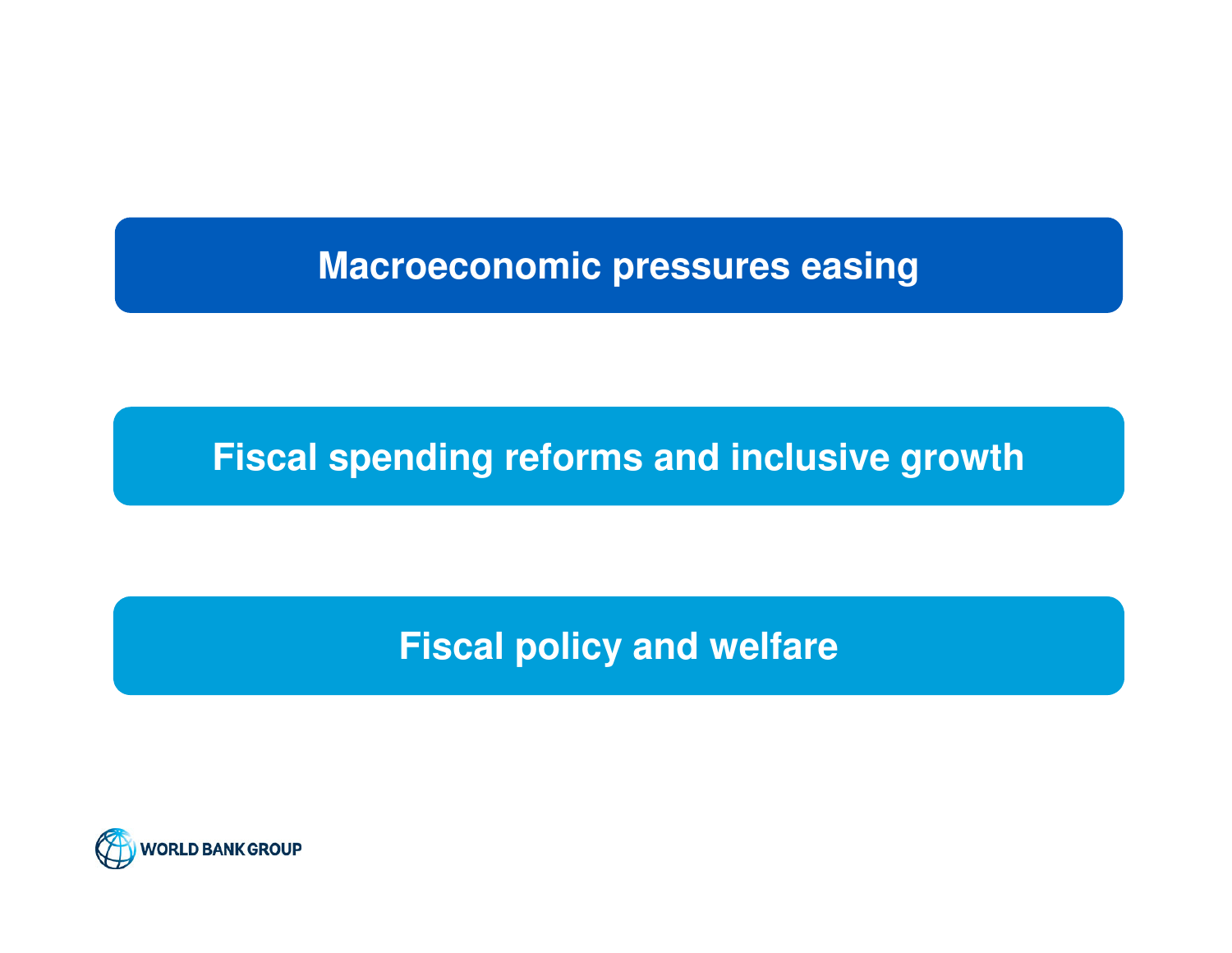## **External conditions remain unsupportive to growth**

#### **World Bank projections for global growth by date of forecast**



**Source: World Bank Global Economic Prospects; WDI**

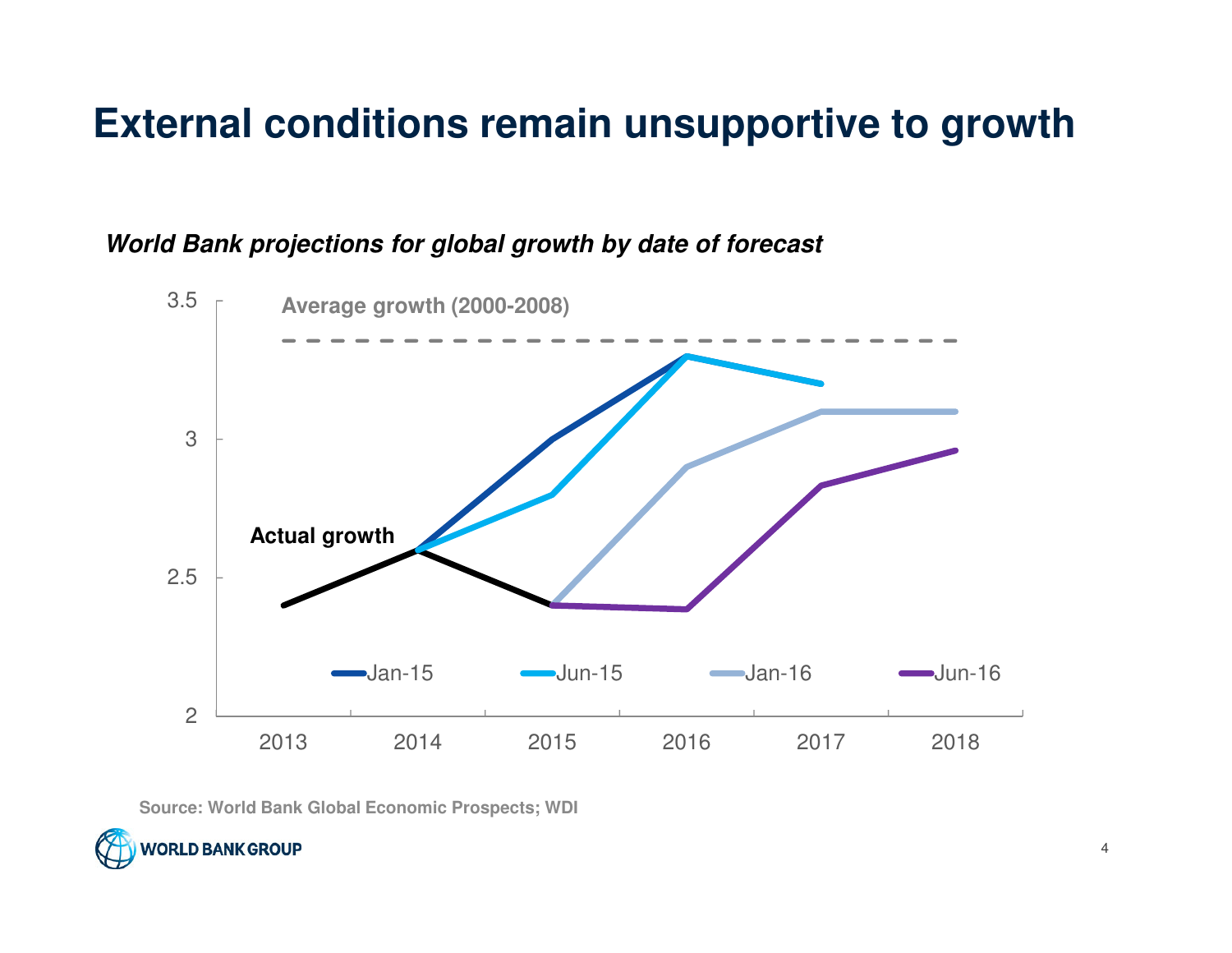## **But key domestic risks have eased, reducing macrofiscal pressures**

|                 | <b>Eased</b>                                                                      | <b>Remain</b>                                                                                                         |
|-----------------|-----------------------------------------------------------------------------------|-----------------------------------------------------------------------------------------------------------------------|
| <b>Domestic</b> | <b>Fiscal risk</b><br>Tax amnesty take up<br><b>Private investor</b><br>sentiment | <b>Credit growth</b>                                                                                                  |
| <b>External</b> | <b>Brexit</b><br><b>Commodity prices</b>                                          | <b>Risks</b><br><b>US Fed rate hike</b><br><b>Lower global growth</b><br><b>China rebalancing and</b><br>deleveraging |

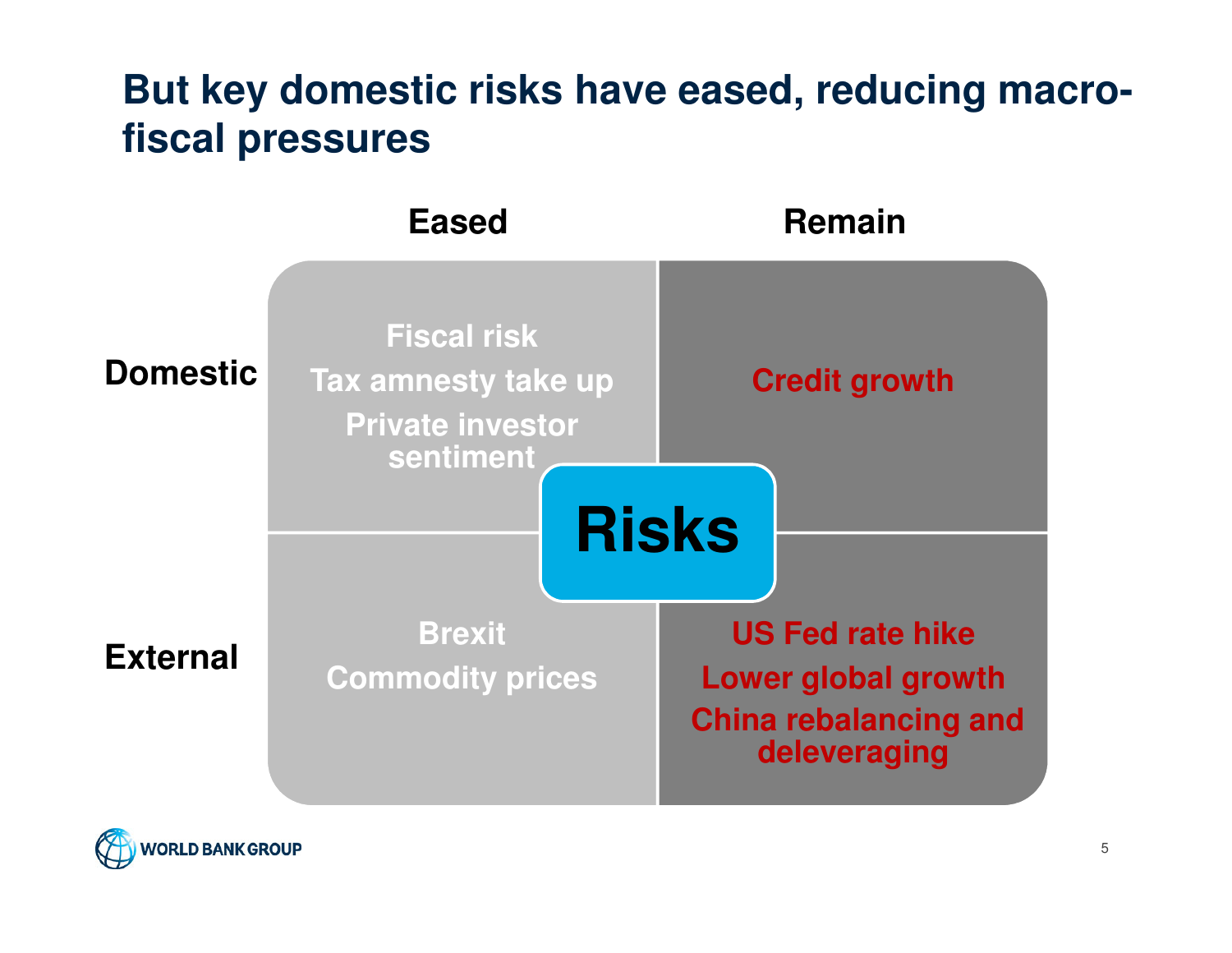# **Prudent fiscal policy choices and high tax amnesty take-up reduced fiscal risks**

- • **Expenditure cuts and expanded fiscal deficit for 2016 announced in July**
- • **The draft 2017 Budget contains more realistic revenue targets**
- • **Successful implementation of Phase I Tax Amnesty program**

**Monthly fiscal deficit (% GDP)**



**Source: Ministry of Finance; World Bank staff calculationss** 6

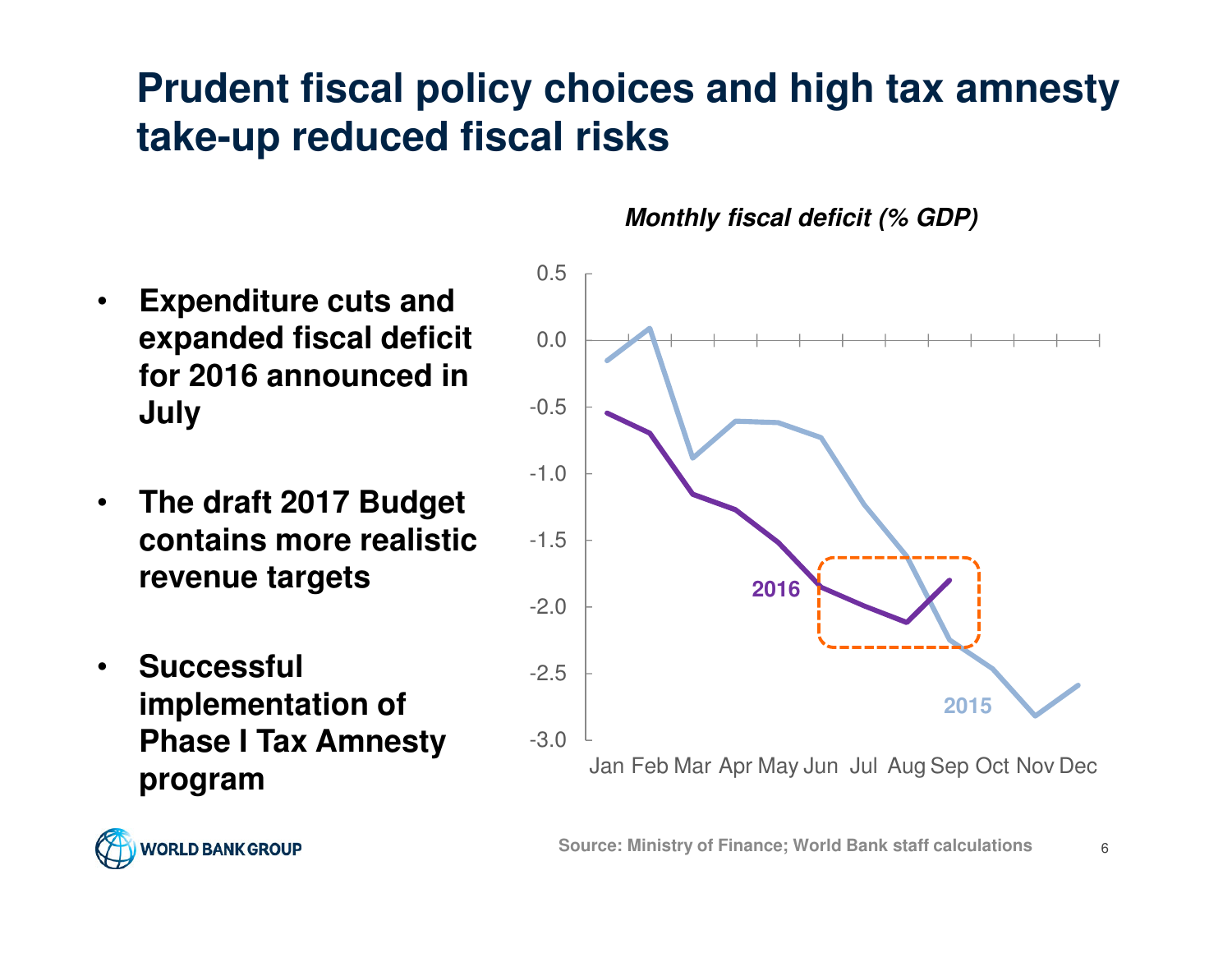## **Sound macro management and record low global bond yields helped stabilize the Rupiah**



**Index, January 4 2016 = 100**

**Source: BI;JP Morgan; World Bank calculations**

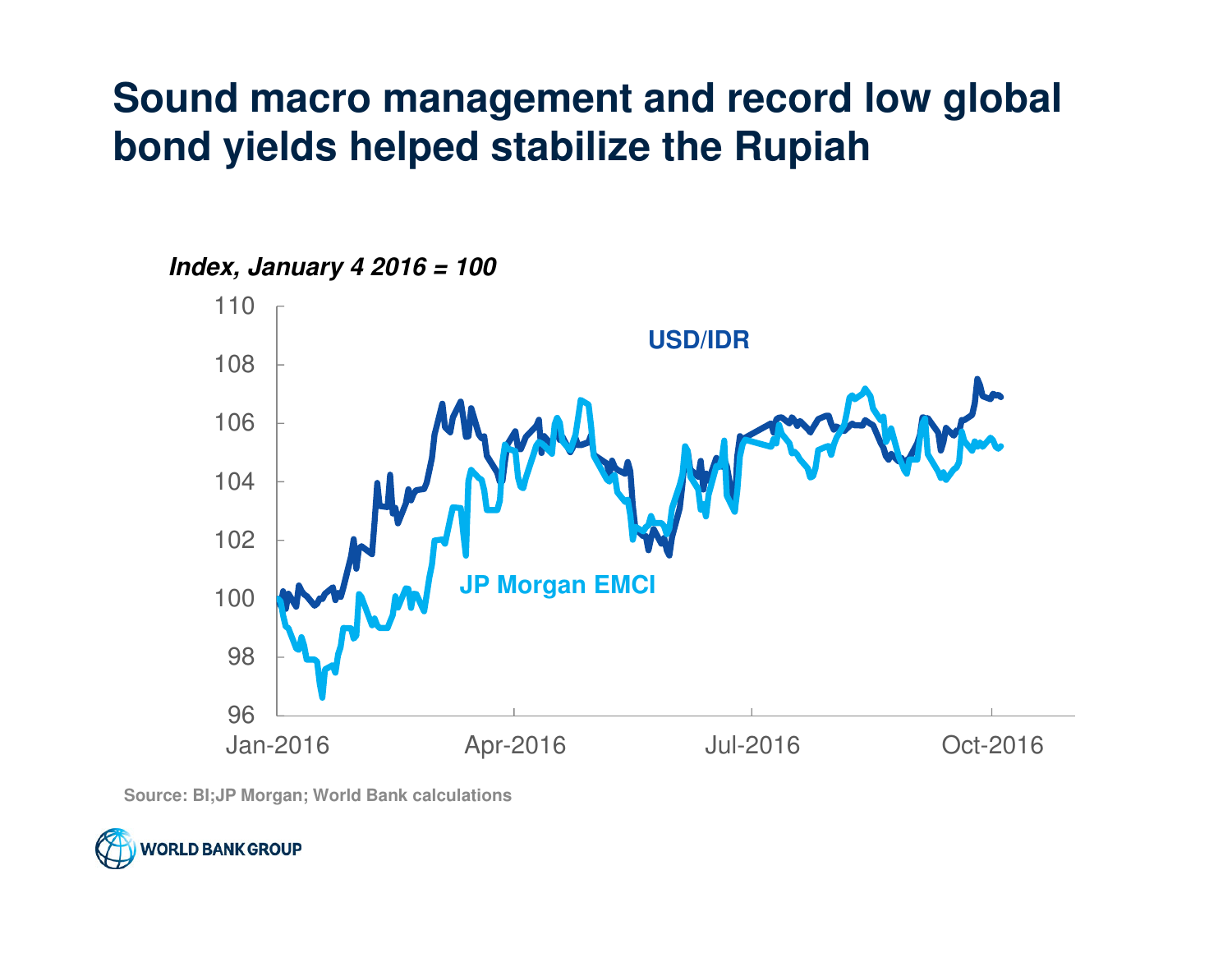## **Improved rice import management helped inflation moderate further**

**Year-on-year growth, percent**



**Source: BI; World Bank staff calculations** 

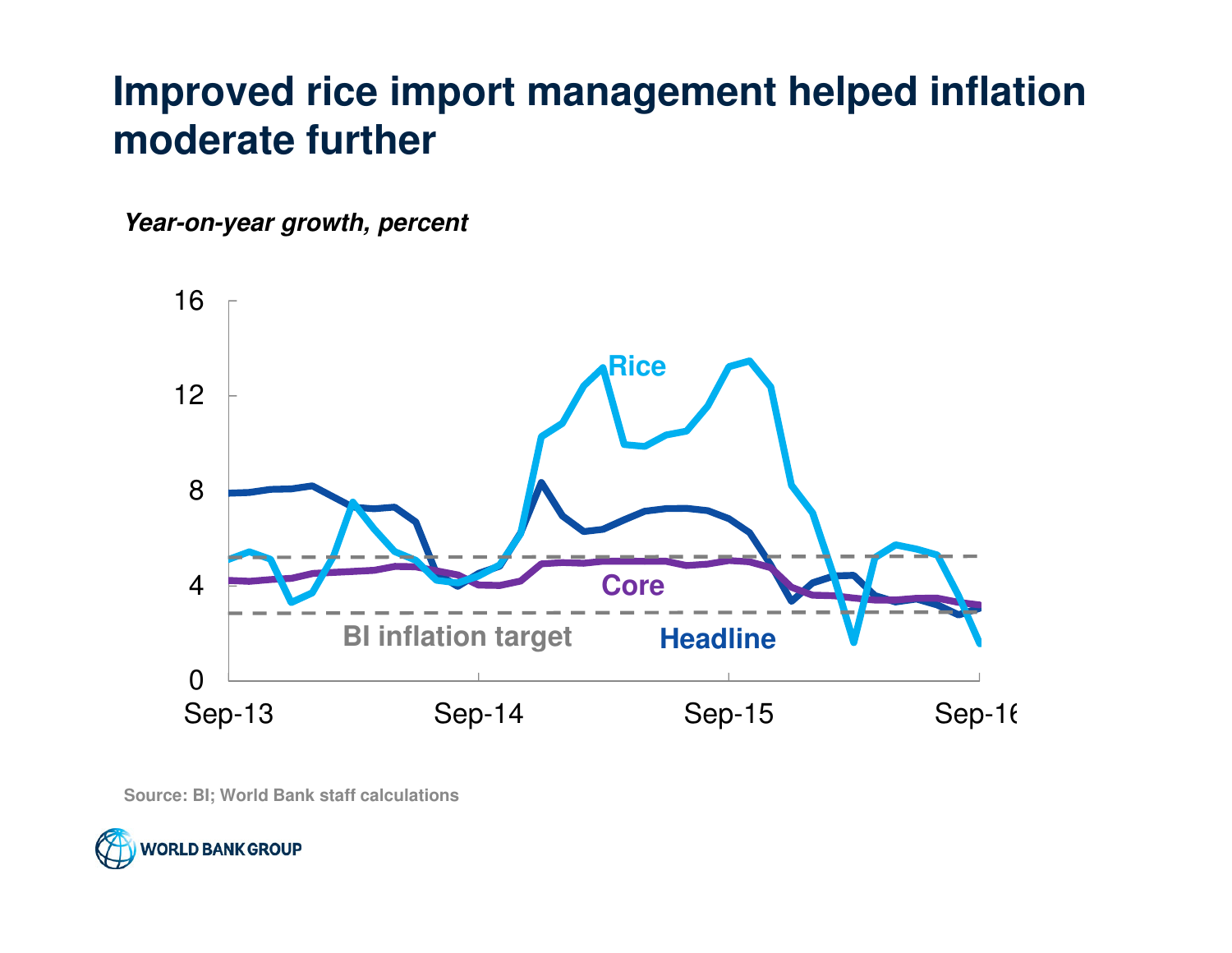# **Improved macro-fiscal environment should help nearterm growth**

■ **There are no signs in the data of a pickup in activity as yet**

**3 mma, percent yoy (LHS); consumer confidence index (RHS)**



- $\blacksquare$  **But improved macro-fiscal conditions may help going forward:**
	- **Low inflation and stable Rupiah => monetary policy easing**
	- **Low fiscal risk => using fiscal policy to stimulate the economy** $\blacksquare$
- **Greater policy predictability and improved investor sentiment** ■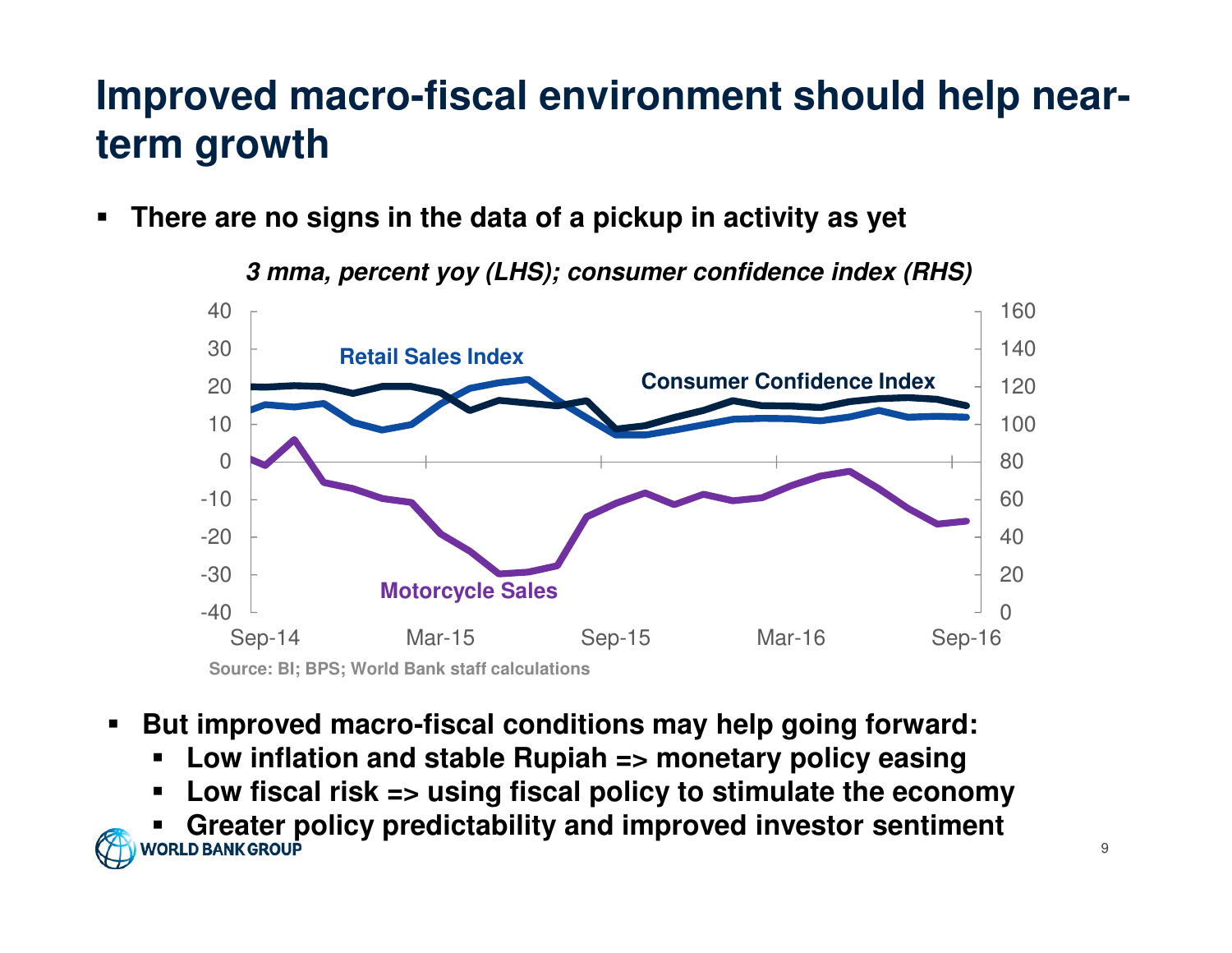## **Macroeconomic pressures easing**

## **Fiscal spending reforms and inclusive growth**

## **Fiscal policy and welfare**

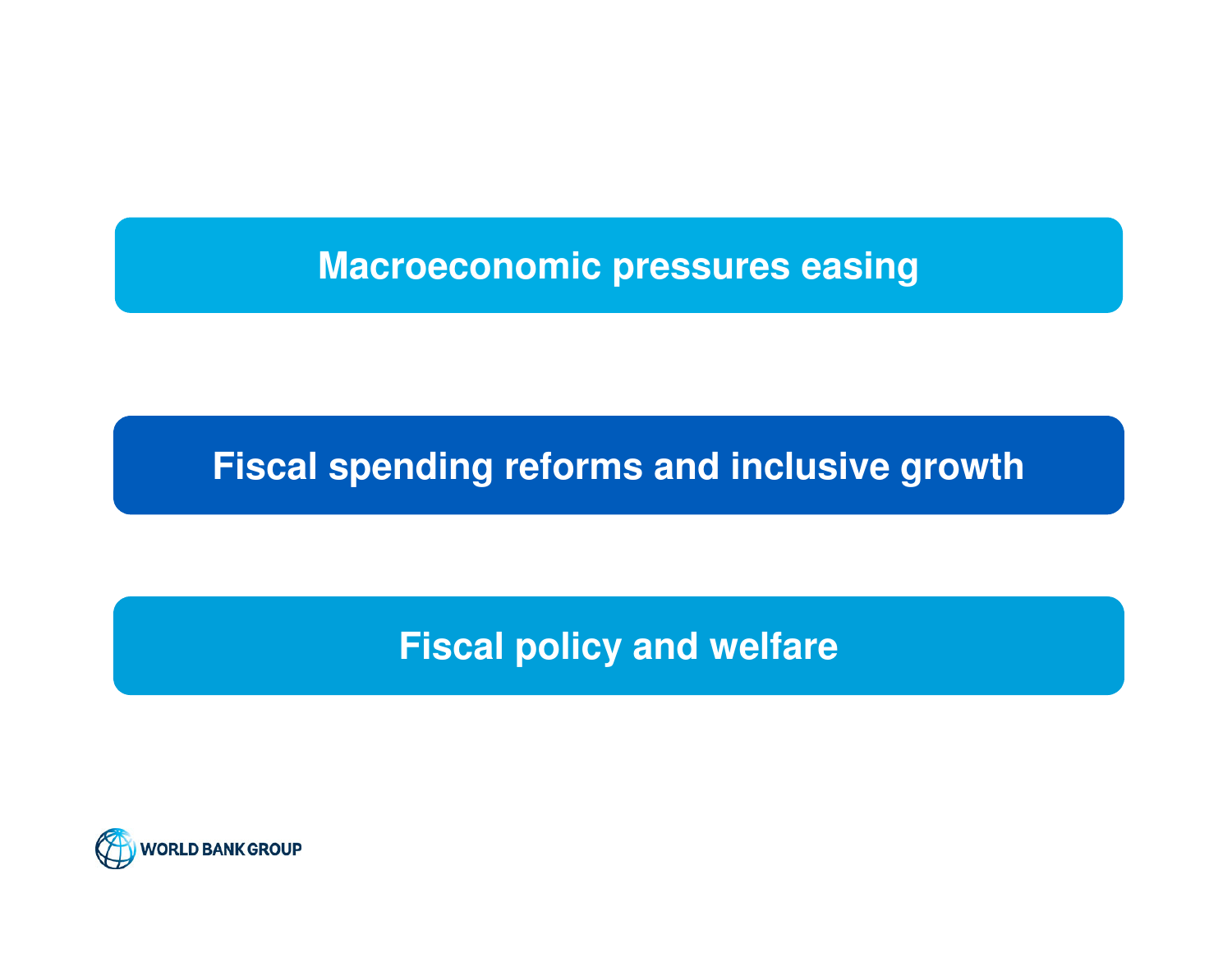# **Public spending reforms crucial to greater access to services and inclusive growth**



**Source: World Bank staff.** 

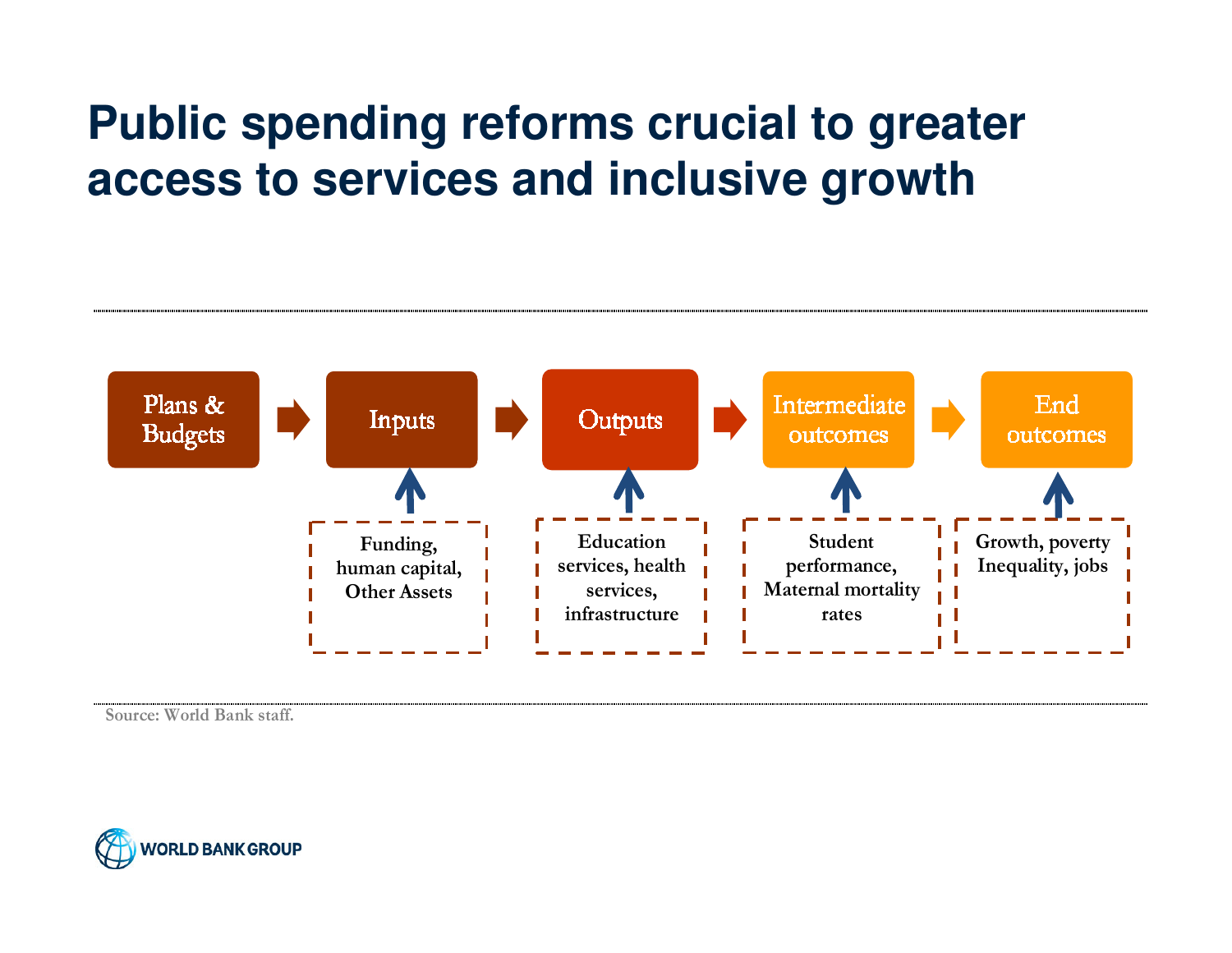## **Re-allocation within the budget can help make growth more inclusive**

**Effectiveness at reducing inequality relative to spendingIndex (LHS); percent of GDP (RHS), 2012** 

- • **Direct social assistance transfers are the most effective at reducing poverty and inequality, followed by education and health spending**
- In 2012, total spending on SA and  $\bullet$ health sectors was small relative to energy subsidies
- $\bullet$  Subsidy reform and expansions of SA programs since 2012 have helped, however more can be done
- **In addition to increased SA**  •**spending, re-allocation with the SA budget is needed**:
	- • **One rupiah spent on PKH reduces inequality by 2.5 times more than a rupiah spent on Rastra, yet Rastra's budget is more than 10 times higher.**



12 **Source: Susenas 2012, World Bank calculations. Note: Effectiveness Index is Change in Market Income Gini to Final Income Gini / Budget as % of GDP**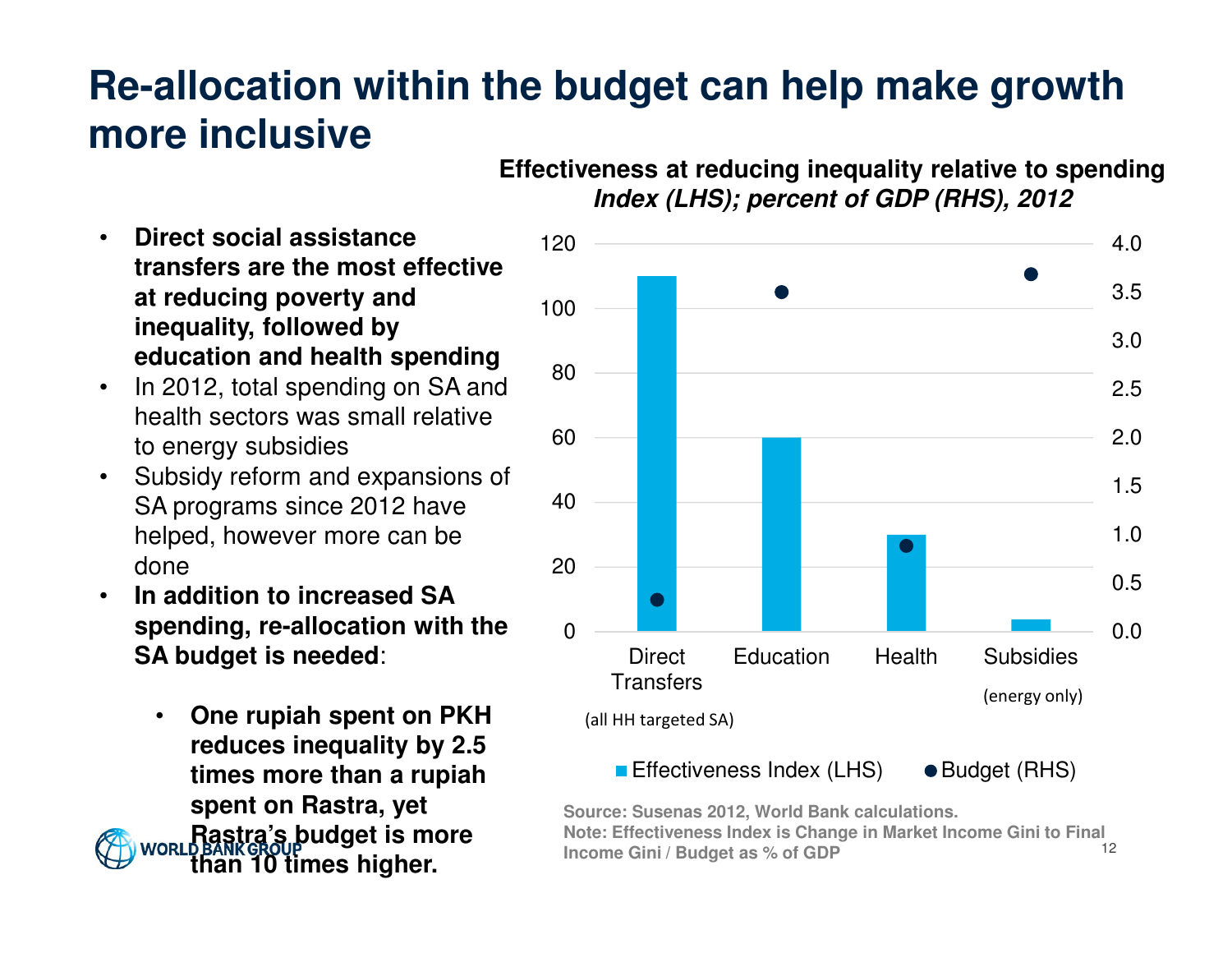# **In agriculture, much of the rising spending goes toprivate input subsidies rather than public goods**

**Central government spending on agriculture and irrigationIDR trillion (LHS); Year-on-year growth, percent (RHS)**



**Note: Spending figures refer to realized spending up until 2015 and the revised Budget for 2016. MoA reclassified the majority of its social aid spending to goods and services in 2016.Source: World Bank COFIS database using MoF data**



- • In 2015, 47% of CG public spending was used to subsidize private inputs rather than provide public goods. Only 3% was spent on R&D and extension services
- • Increased central spending on agriculture has not led to similar increases in agriculture output
- higher productivity •Reallocation =>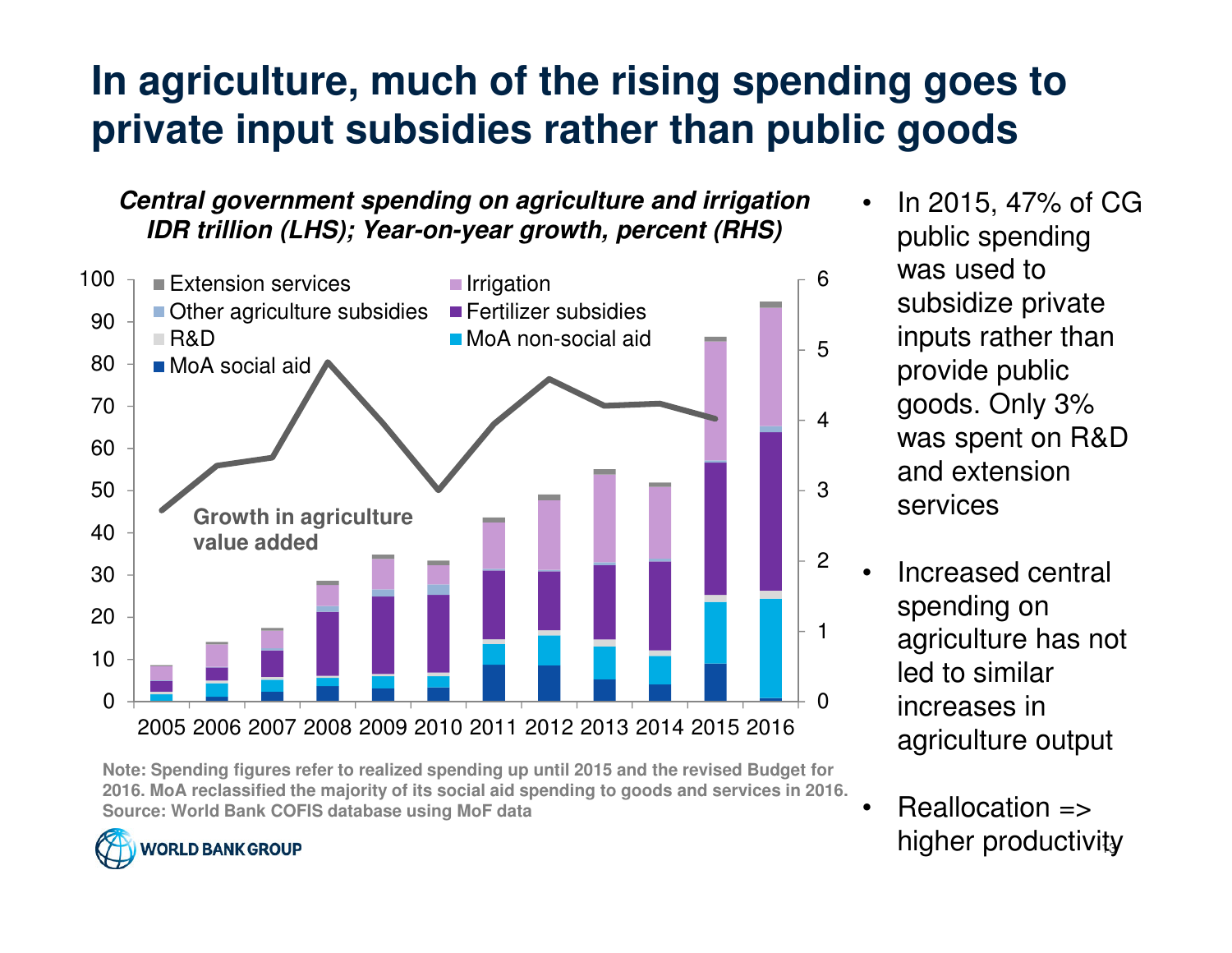# **In education, better spending is required to achieve outcomes**

**Example of the teacher certification program** 

| Challenge               | • Increasing enrollment<br>• Improving learning outcomes                                                                                  |  |
|-------------------------|-------------------------------------------------------------------------------------------------------------------------------------------|--|
| <b>Policy response</b>  | • Teacher certification program<br>• Large fiscal investment: doubling of teacher pay<br>following certification                          |  |
| Design                  | • Certification required a university degree, other<br>training, and experience<br>• Requirement to demonstrate competency was<br>dropped |  |
| Evaluation              | • Many teachers were incentivized to upgrade their<br>qualifications<br>. But no impact on student learning (test scores)                 |  |
| New opportunity         | • Teaching has become a popular profession<br>· Prioritize demonstrated professional<br>competencies over education level and seniority   |  |
| <b>WORLD BANK GROUP</b> |                                                                                                                                           |  |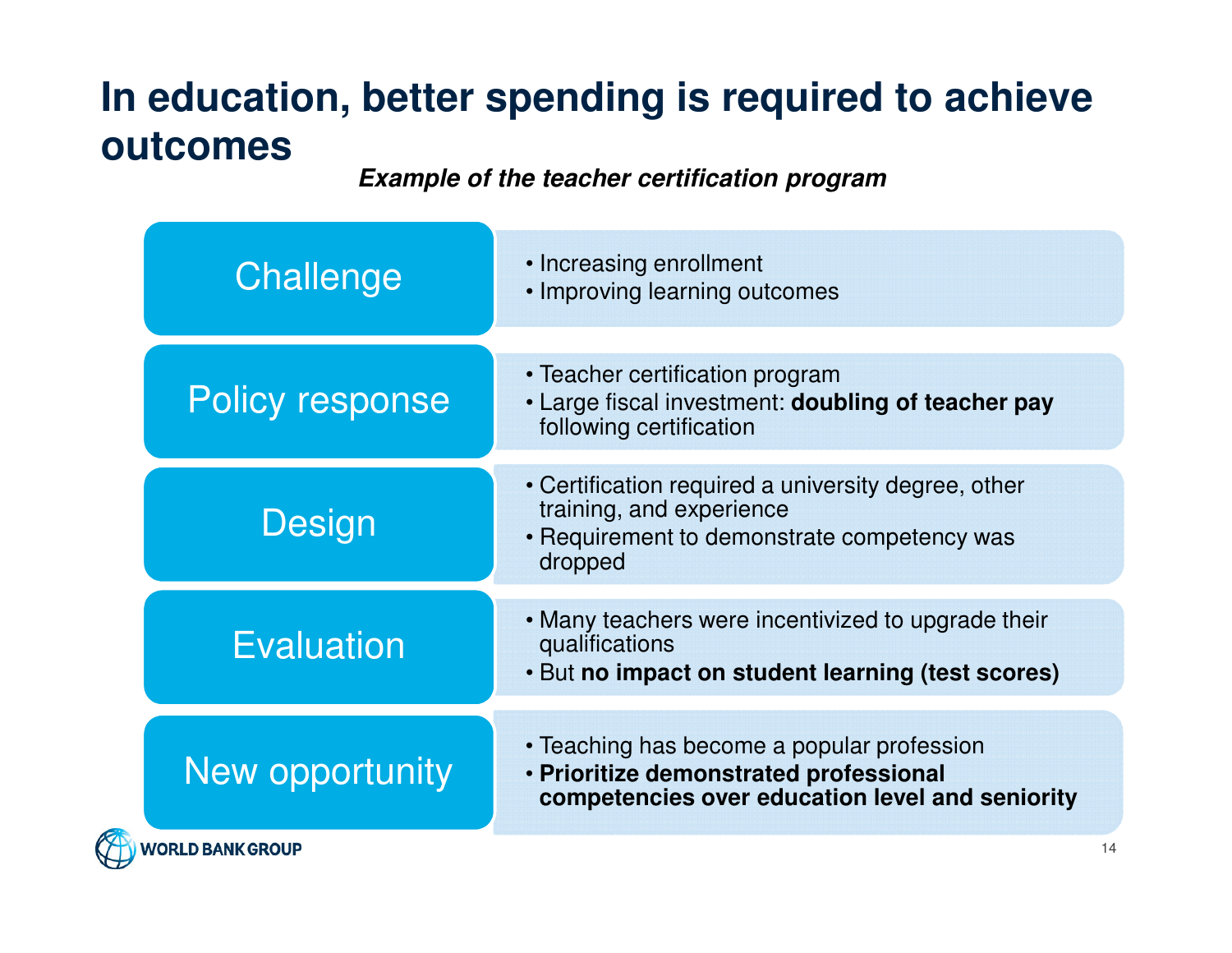# **In sanitation, targeted public investments triggered much larger investment by rural communities**

### **Investment in rural sanitation, 2 data samplesUSD million, LHS; ratio, RHS**



**Source: World Bank, STBM**



### **Government spending directed to:**

- • creating demand for safe sanitation and hygienethrough community empowerment and behavior change
- increasing the supply of •affordable and aspirational sanitation facilities by the private sector
- enhancing the enabling •policy environment

### **Households purchase latrines**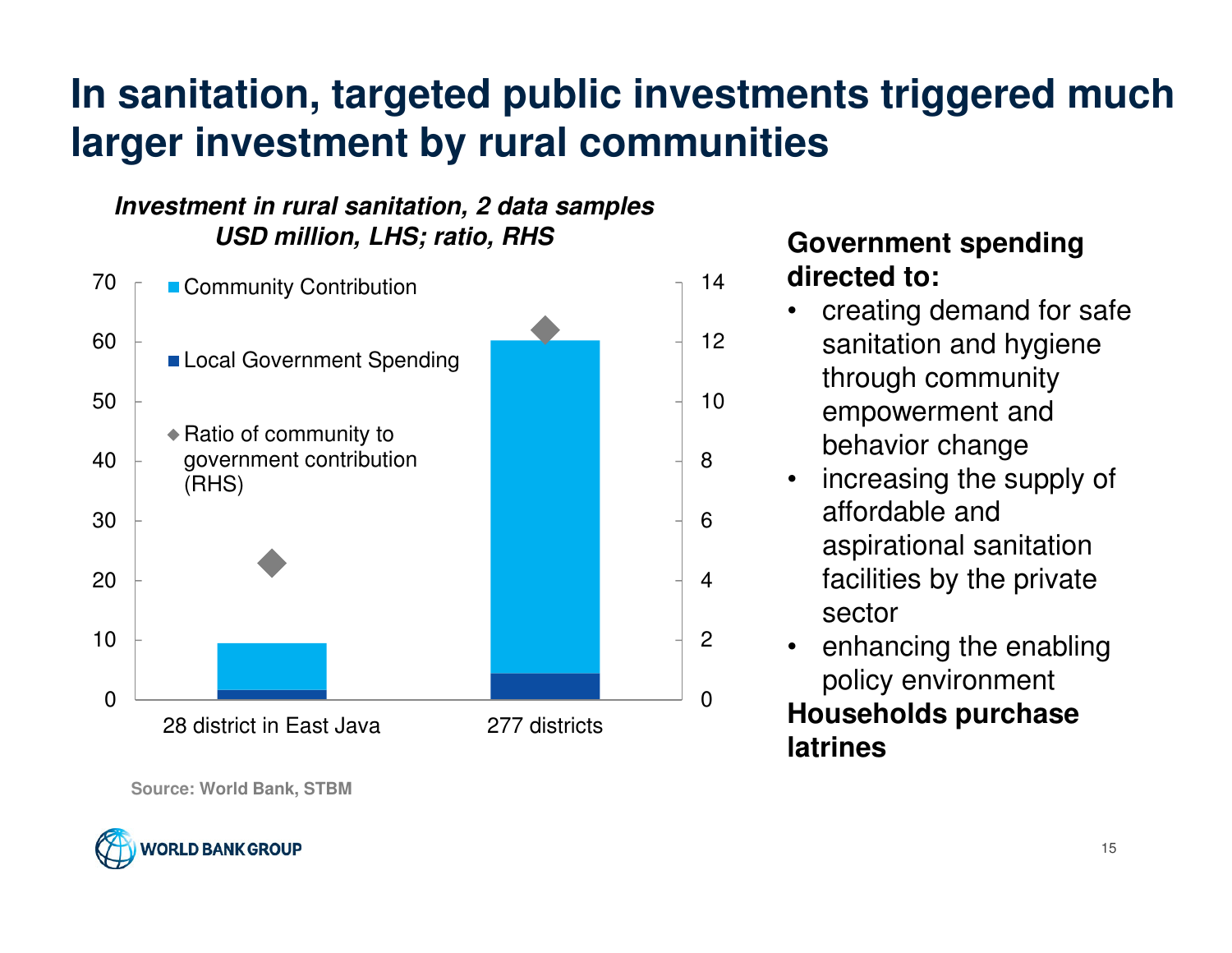## **…leading to good outcomes: rapid rise in access to sanitation in rural areas**

### **Access to improved water and sanitation, percent**



**VORLD BANK GROUP** 

**Government is achieving its goals in WASH (urban + rural)**

- • MDG for water supply achieved (87% in 2015)
- • MDG for sanitation narrowly missed (61% in 2015; the target was 62.4%)

### **Government now targeting universal access** to improved water supply and

 sanitation services by 2019, in line with the SDGs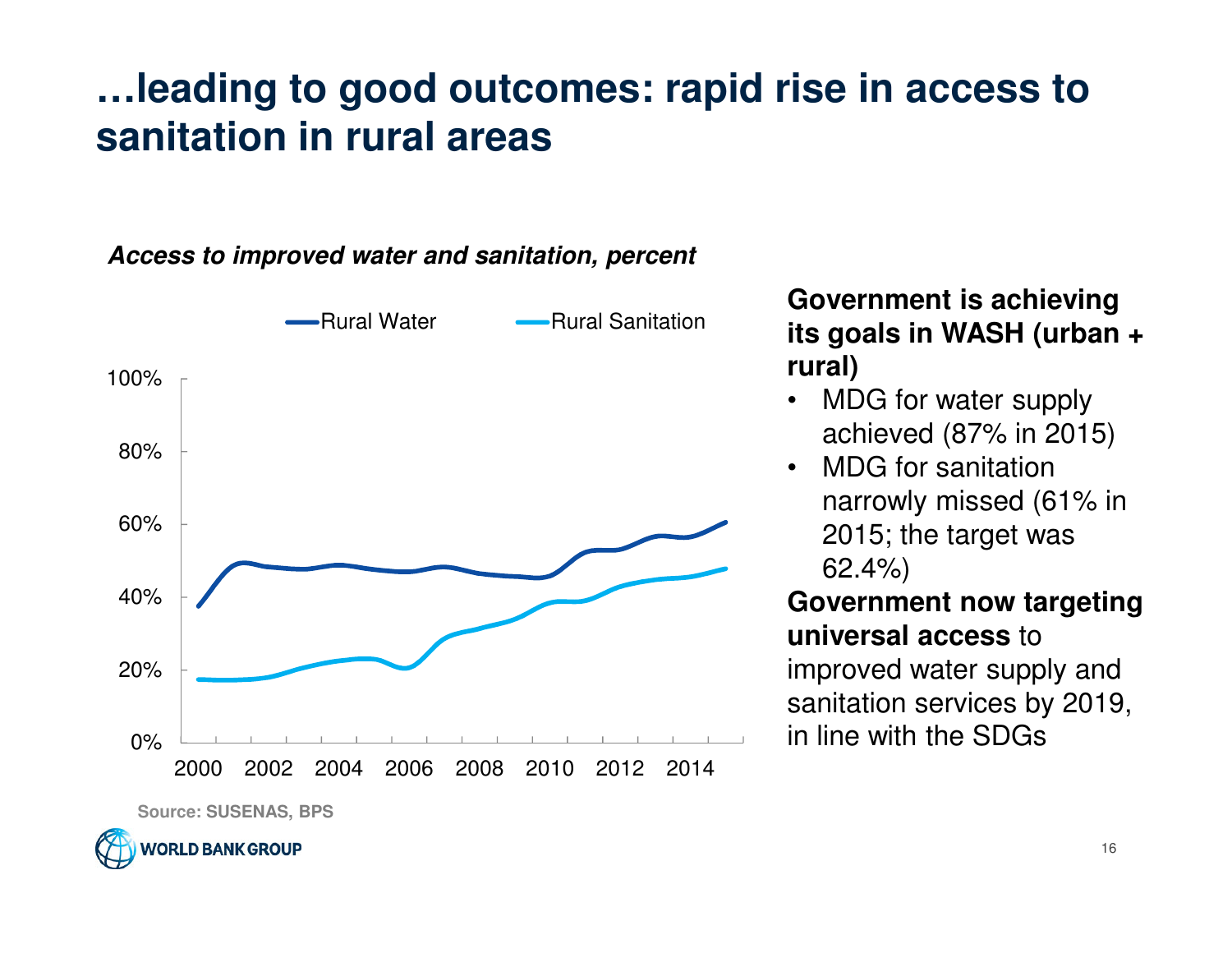## **Macroeconomic pressures easing**

## **Fiscal spending reforms and inclusive growth**

## **Fiscal policy and welfare**

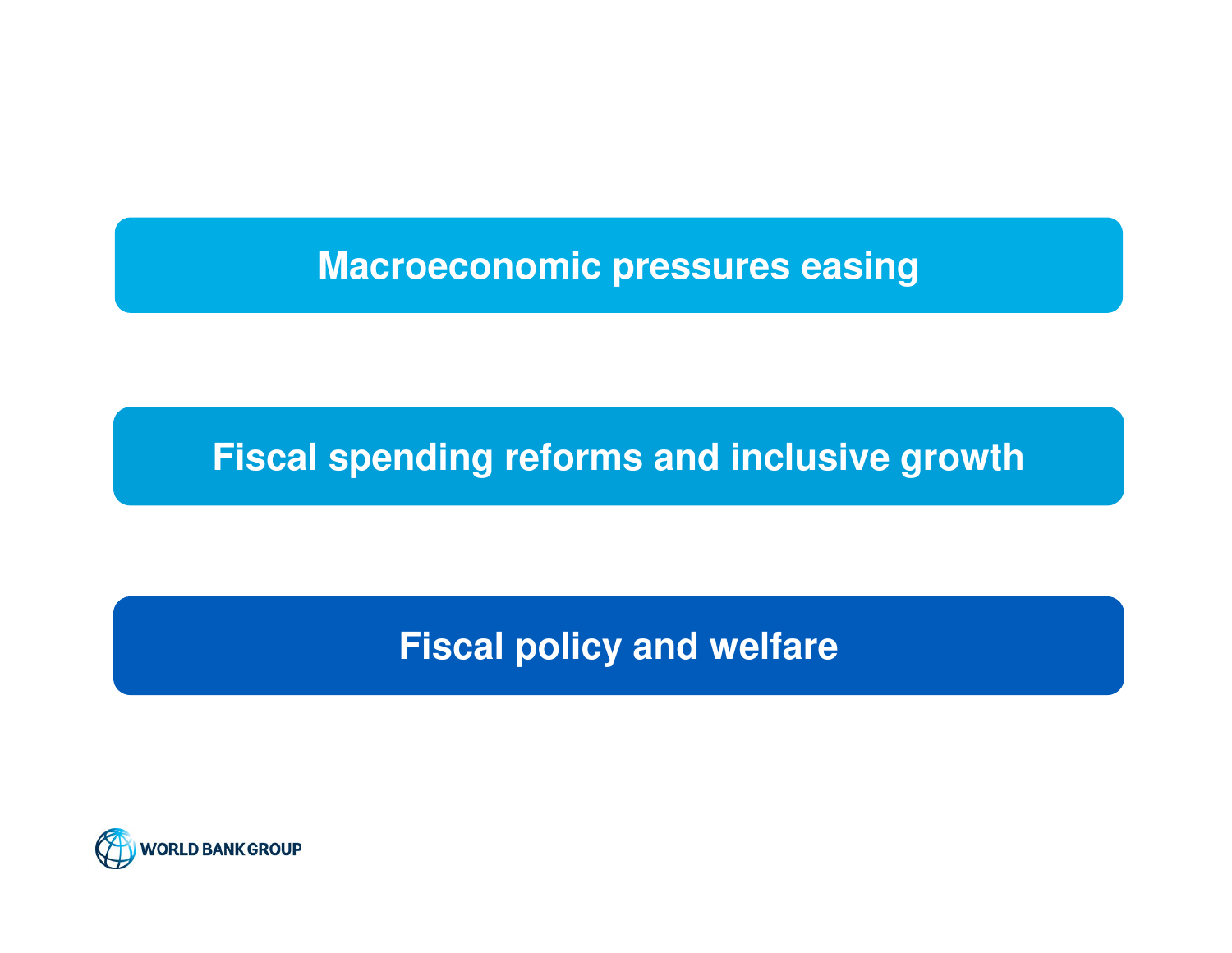# **Fiscal policy (2012-14) did relatively little to reduce poverty and inequality…**

- • **Indonesian taxes and government spending reduced poverty by 1.1-1.4 percentage points and the Gini coefficient by 2.6-3.3 points (over 2012-14)**
- • Relatively small reductions by international standards, partly due to:
	- • **personal income tax collection is low**  with poor compliance
	- **social assistance spending is low**•
	- **health spending is low** and much of it •is not on the primary care which most benefits poorer households
	- • education spending is high and has some impact on inequality, but not to the degree seen in other countries
- • **Also partly due to high spending on energy subsidies which predominantly benefit richer households**.



#### **Baseline Fiscal Policy Impact on Poverty and Inequality 2012-14**



 **Source : The 2012 result is from a fiscal incidence paper (World Bank and Ministry of Finance 2015), and the 2013 and 2014 results are from a coming update to that paper. The analysis is based on the Commitment to Equity framework (commitmentoequity.org), and applies standard fiscal incidence analysis to the majority of GoI taxes and spending**